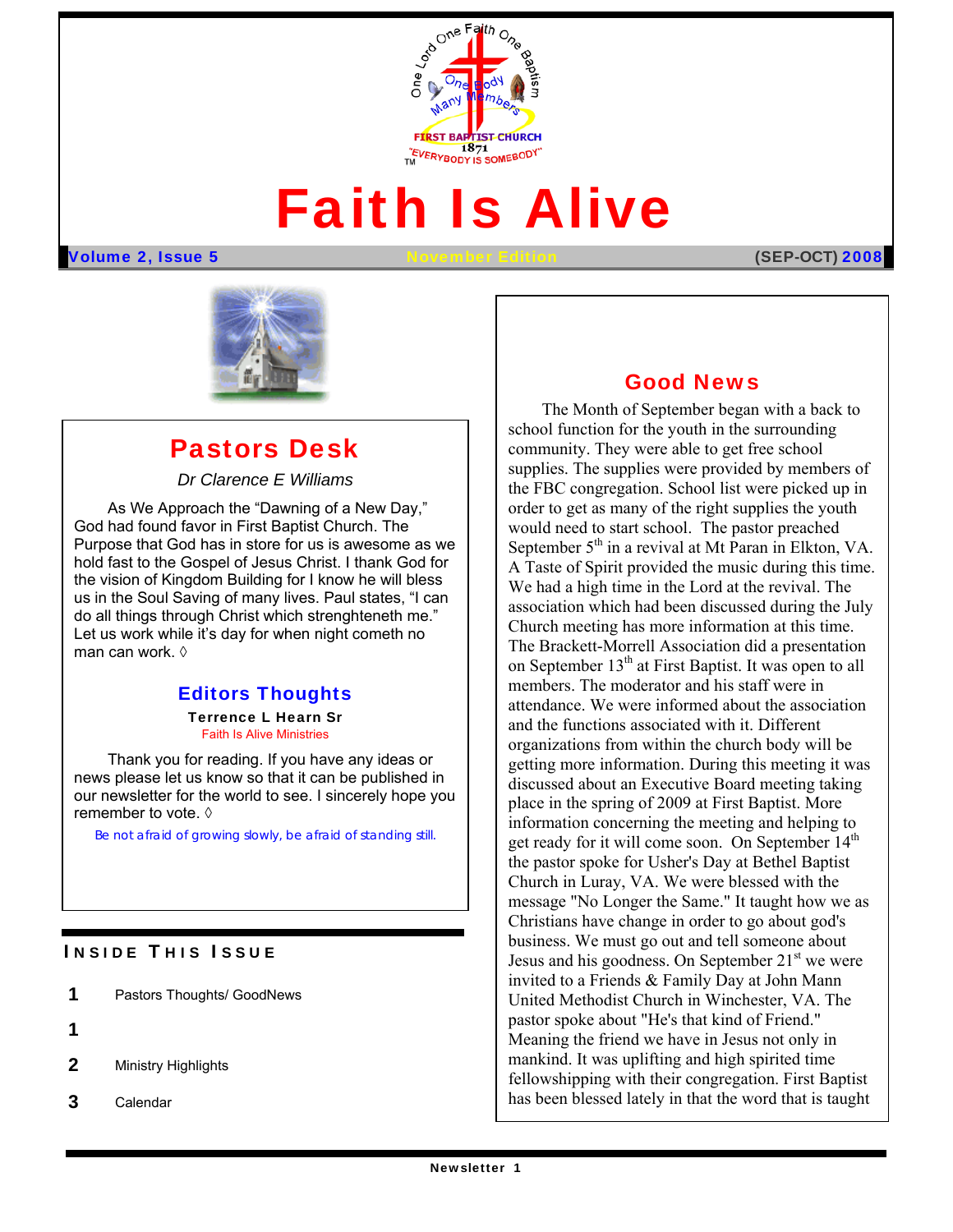within this house is working in lost souls. We have had a number of people come forth and turn the life back over to god. We were also blessed by our  $1<sup>st</sup>$  Lady rev. Linda V. Williams preached in a revival at New Hope Baptist Church McGayhesville, VA. This was on October  $6<sup>th</sup>$  and this was the 1<sup>st</sup> night of three. A Taste of Spirit supported the  $1<sup>st</sup>$  Lady with music and praise. The message was "Do You Know When God is Speaking to You?" this taught us that we always want to do our own thing but god is speaking for us to do something else with our lives. A lot of times we hear the voice but that's not what we want to do because that does not fit our schedule of what we want to do for god. If we listen carefully you can hear what the Lord needs you to do to help expand his word thru your ministry. In October from the  $6<sup>th</sup>$  thru the 10<sup>th</sup> the Pastor did a week long revival at St. Luke BC in the Washington, D.C. area. To close the revival out A Taste of Spirit sang to close the revival out. The revival was very uplifting and the spirit was high when the Pastor left. The next morning he presided over the quarterly church meeting. We are stating to get more things accomplished during the meetings. The  $1<sup>st</sup>$  lady had the Trustees to order some new clothe for the pulpit and sacrament table. They arrived during the week. The pastor did a first consecration of the clothes on Saturday October the 11<sup>th</sup>. A Formal Body Consecration was done Sunday October  $12<sup>th</sup>$  during morning worship services. That morning was full of spirit because of the two souls that were baptized that morning. We traveled to Berryville, VA so pastor could be involved in a Friend's and Family Day Service at St. Luke Baptist Church on October  $12^{th}$  that evening. Pastor taught us that "Jesus Can Work It Out" in our lives if we commit to doing his will. The biggest highlight during the month of October was our  $137<sup>th</sup>$ Church Anniversary being held on October 19<sup>th</sup>. Beauty Spot Missionary Baptist Church of Fayetteville, NC came to celebrate this milestone with us. They arrived on that Saturday and were fed by the church after their trip here. Their congregation attended Sunday school services and participated in the morning lesson. Their men choir provided the music for that morning. We were truly blessed by Dr. Calvin Brewington with the message "Wait on the Harvest." He taught us that you must wait on your season to do the will of God. Sometimes we try to get ahead and do what we want to before it is time. But if you wait on the Harvest everything will fall into place as God sees it. Our committee did a wonderful job of organizing the church Anniversary service. Congratulations to Sis. Ginnette Washington-Brown as committee

Chairperson. Thanks to everyone that participated in the morning service and helping the committee achieve its goal. Sometimes you never think a month will come to and end but it did in d spirited way. We traveled with pastor as he preached at a Homecoming at Guilfield Baptist Church in Millwood, VA on October  $26<sup>th</sup>$ . Pastor taught us that if you "Sit Down" and Rest a Little While" that this Christian journey may not be as long as it seems. Sometimes you must do this in order to be prepared for the battles to come.

## Deacons Corner

*Deacon Anthony Bailey* 

The month of October was busy for our deacons because they were preparing baptismal candidates. They held regular classes for the candidates during the week as well as after church services. Our Deacon wants to make sure the candidates understand the plan of salvation. A Highlight for the Deacons Ministry was that Deacon Larry Rogers was announcement as the new chairman of this ministry. The pastor also stated that we would have a new group of young men known as Junior Deacons. The first young men are Sudan Ellington and Nobel.

## Choir Loft

The FBC Voices of Praise followed the Pastor as he preached during the past two months. A Taste of Spirit sung at the United Methodist Church District Conference in Buena Vista, VA on September  $9<sup>th</sup>$ . Also new speaker cords were purchased for church. We are always working on the sound system. The Voices of Praise have begun learning new songs for more variety. If anyone is interested in joining the Voices of Praise or youth choir please contact Bro. John Butler. A Taste of Spirit provided the music on the final night of revival at Faith Shepherd Baptist Church in Washington DC on October  $10^{th}$ .